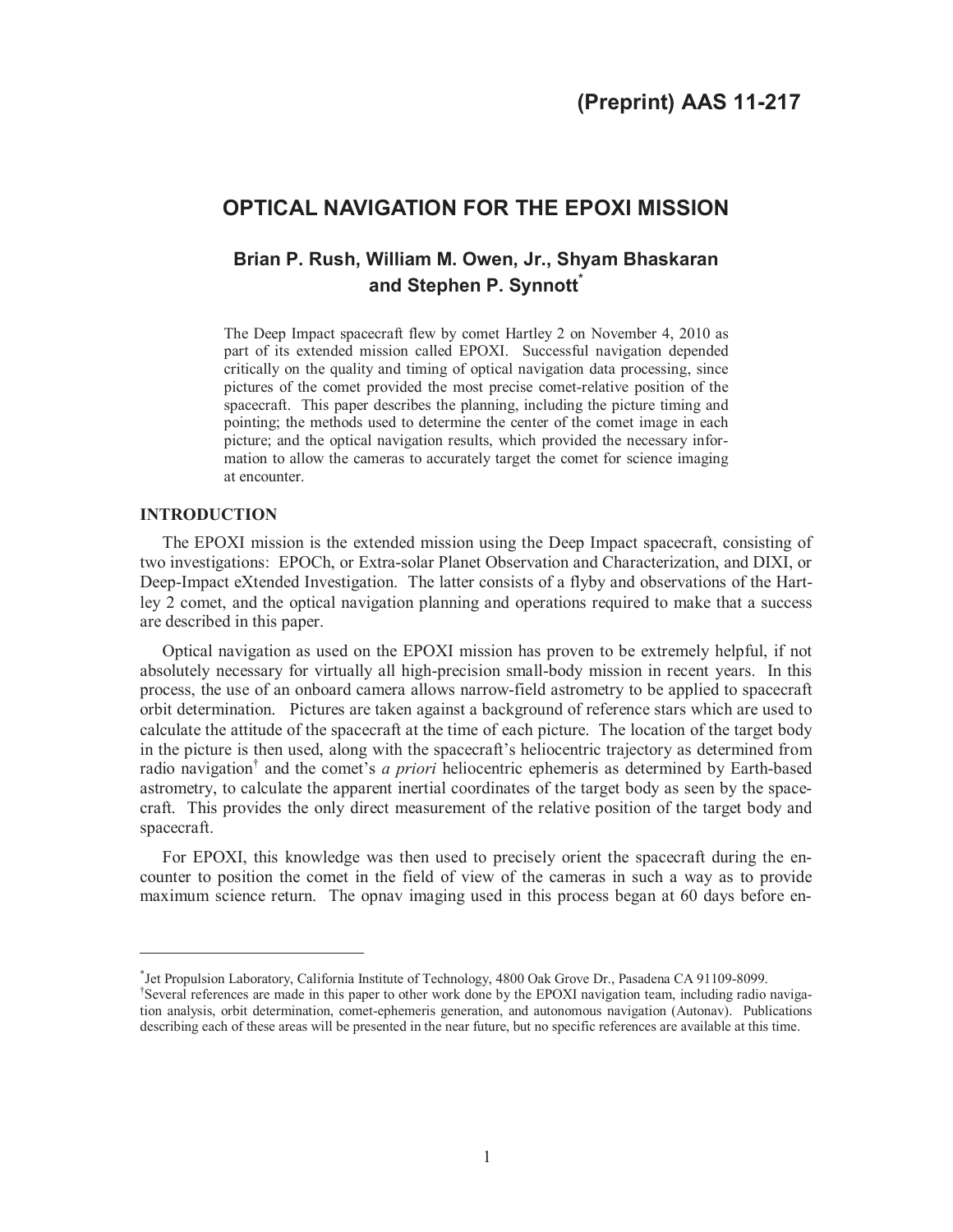counter, and were processed on the ground. During the final 26 hours before encounter, the opnav process was automated onboard. This paper concentrates on the ground operations.

### **THE CAMERA**

The Deep Impact spacecraft carries two cameras, the Medium Resolution Imager (MRI) and the High Resolution Imager (HRI).<sup>1</sup> The HRI has two detectors, one for visual and one for infrared wavelengths. The HRI-VIS was originally intended to be the primary camera for optical navigation, but the first post-launch tests showed it to be significantly out of focus,<sup>2</sup> which would smear the dim stars that were to be used for reference. Therefore the MRI was used, both during the original Deep Impact mission and for EPOXI. As was the case for the Deep Impact mission, the HRI-VIS was available as a backup in case the MRI failed or had other serious problems, but fortunately that was never necessary.

The MRI has a 12 cm diameter primary mirror and a nominal focal length of 2.1 meters. The detector is a 1024x1024 framing CCD with 12 micro radian pixels, giving a resolution of about 9.7 micro radians per pixel and a field of view of about 0.57 degrees. The detector carries four read amplifiers, one in each corner of the chip, to allow the four quadrants of an image to be read in parallel. Each quadrant has its own electronics and therefore its own bias level, gain, and read noise.

#### **Camera Model**

The observables for optical navigation are the measured sample (column) and line (row) coordinates of an image. The expected values are determined by first calculating the apparent position of a target from the camera, corrected for light time and stellar aberration, and the midpoint of the exposure. That vector is then rotated into a coordinate system that allows for projection into the nominal focal plane of the camera. Distortions and misalignments in the camera optics are then accounted for, as are geometric distortions in the detector. Finally an offset from the optical axis, taken as the geometric center of the camera, is added, giving the sample and line coordinates of the image in units of pixels, such that  $(s,l) = (1.0,1.0)$  corresponds to the center of the upper left pixel. Further details and equations describing the mathematical model are given by Owen<sup>3</sup> in these proceedings.

#### **Camera Calibration**

Three types of calibration activities are generally needed to be able to accurately analyze opnav pictures. First, one needs to know the distortions and misalignments in the detector and optics, as mentioned above. This is done be taking detailed calibration pictures of star fields which place star images across the entire FOV, and then using these images to solve for the various geometric parameters as components of the camera model. Second, pictures are taken of set of standard stars of various colors to determine the photometric calibration of the detector. These are used to plan exposure times for opnav observations, and are of use in scientific analysis of the comet images. Finally, the alignment between the camera and the spacecraft must be determined, by taking pictures of star fields and comparing the opnav-determined spacecraft attitude with that determined by ADCS.

All of these calibrations -- geometric, photometric, and alignment -- were done several times during the Deep Impact mission, and were determined to be extremely stable, such that no changes were needed during the EPOXI mission. We did test the camera-to-spacecraft alignment a couple times, but determined that it had not changed within the margin of error, and we were thus confident that we knew the direction of the camera boresight in spacecraft coordinates to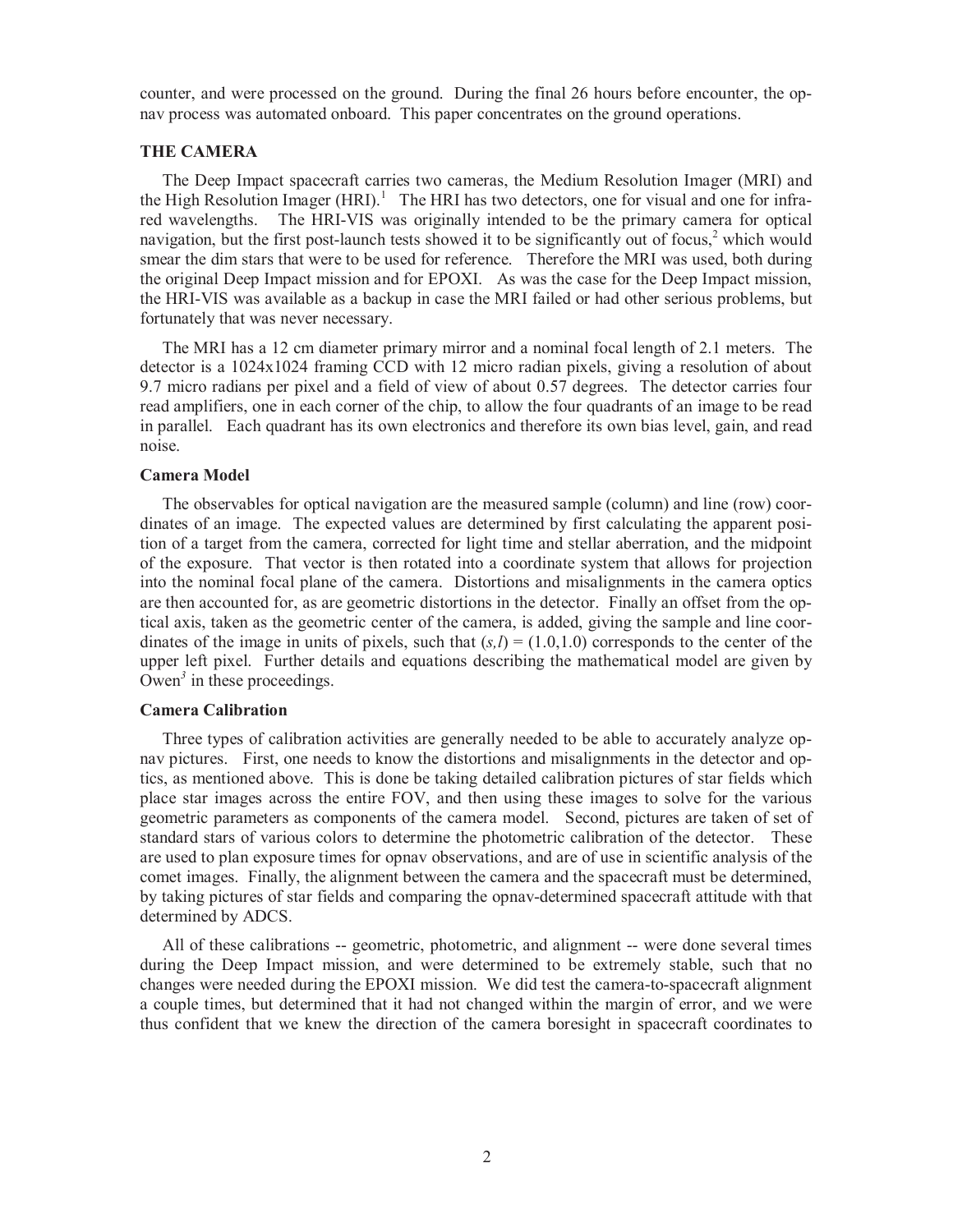better than one pixel, and the (less important) twist angle of the camera to better than one milliradian.

### **PICTURE PLANNING**

In planning the opnav picture schedule, we needed to know the number and frequency of pictures that would provide us with an orbit determination solution for encounter that met project requirements. The ultimate application of the orbit determination solution was to orient the spacecraft during encounter for the best possible view of the comet near the time of closest approach. This was not as strict as for Deep Impact,  $4.5$  where the requirement was to position the spacecraft to deliver the impactor to hit the comet, and then also to get the best possible view near closest approach. Thus, we did not need nearly as aggressive an opnav campaign for EPOXI. On Deep impact, we eventually increased the picture frequency to an average one picture every three minutes for the final ~4 days, while for EPOXI, the final schedule was one picture per hour.

Covariance analyses were done, combining simulated optical and radio data of various amounts to arrive at the final decision regarding opnav frequency. We also took into account possible data losses from cosmic rays corrupting star or comet images, outages at the tracking station, and possible hardware glitches or pointing errors. The schedule we settled on was to take (1) one picture every 6 hours from 60 days to 50 days before encounter  $(E-60 d$  to E-50 d), (2) one picture every 2 hours from E-50 d to E-40 d, (3) none from E-40 d to E-34 d, to avoid spacecraft orientations that would heat up the HRI-IR detector during a critical time, (4) one picture per hour for 16 hours a day from E-34 d to E-8 d, and (5) one picture per hour continuously from E-8 d to E-26 hours. From this schedule, we lost only 16 pictures during a DSN problem around E-28 d, and 6 pictures during a planned break around our final TCM. We thus ended up with 712 opnav pictures, all of which were delivered to the ground uncorrupted. A few were found to be unusable because the image of the comet fell directly on top of a background star, but we still had about 690 usable pictures.

These opnav pictures were taken using the same Autonav software used for the Autonav imaging during the final hours of encounter. Several imaging parameters were determined and uploaded in advance. Two such parameters are the number and size of "snip" boxes, sub frames of the full FOV that are downloaded to minimize data volume. We requested a maximum of 6 snips, one for the comet and 5 for the brightest stars, each 250 by 250 pixels in size (see Figure 1). This would ensure at least 2-3 star boxes in each picture, since a few could be lost when the snipping algorithm looks for the brightest stars in a circle circumscribing the square FOV, and those outside of the actual FOV are dropped. In practice, the comet box usually includes several usable stars, more than enough to determine pointing; but, by selecting boxes around several stars across the FOV, we establish a larger baseline for determining the pointing.

The requested inertial pointing for each picture was determined by examining the star field behind the comet. Fortunately, the relative spacecraft and comet trajectories were such that there was always a large number of stars in the FOV, and thus we avoided the tedious process required for Deep Impact of fine-tuning the pointing every day to capture enough stars. We could simply point the camera at the comet and be guaranteed to have enough stars in the picture. We offset this pointing slightly, to make sure that the comet did not fall on the exact center of the FOV, since that is the boundary of the four quadrants of the detector, and falling exactly at that point would slightly degrade the results of the comet centroiding process (see below).

Exposure time calculations were also fairly simple, as compared to Deep Impact, where the exposure times were shorted over a dozen times over the final week to avoid saturating the comet. Using early estimates of the brightness of Hartley 2, we began the opnav campaign with exposure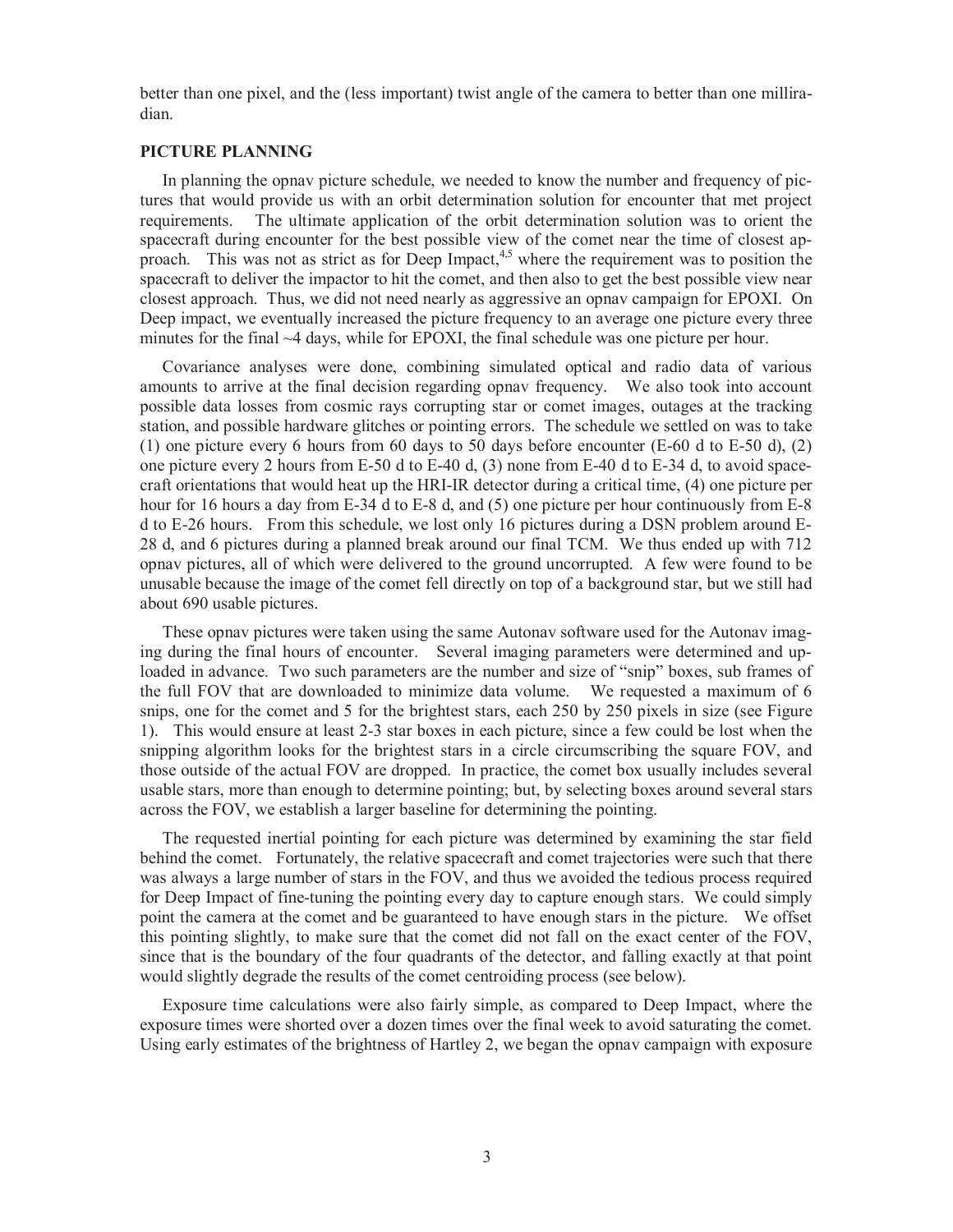times of 10 seconds – long enough to detect the comet, but short enough to avoid saturating too many star images. As we obtained more pictures over the following weeks, it was determined that the comet was faint enough that 10 second exposures would not saturate it even up to the last opnav taken at E-26 hours.



**Figure 1. Opnav Picture showing 6 250x250 "snip" boxes** 

### **OPNAV DATA PROCESSING**

After downlinking the pictures and converting them to a usable file format, the first step in the data analysis was to register the pictures, i.e., to determine an initial guess for the orientation of the field of view by comparing all star and comet images in the picture with the predictions of a star catalog and the input comet ephemeris. At first we did this manually, by displaying each picture, and then using a graphic overlay of predicted image locations based on the assumed pointing from ADCS, and then shifting the overlay until the predicted and observed images lined up.

We then moved to an automated procedure, which was especially useful during the last few days when we had to provide solutions on a tighter time scale. After comparing the results of manual and automatic registration for several sets of pictures early on, we were confident that the automatic process was more than sufficient. This automated procedure calculates the centroid of every local maximum that it finds in the picture, and compares this to the predicted locations of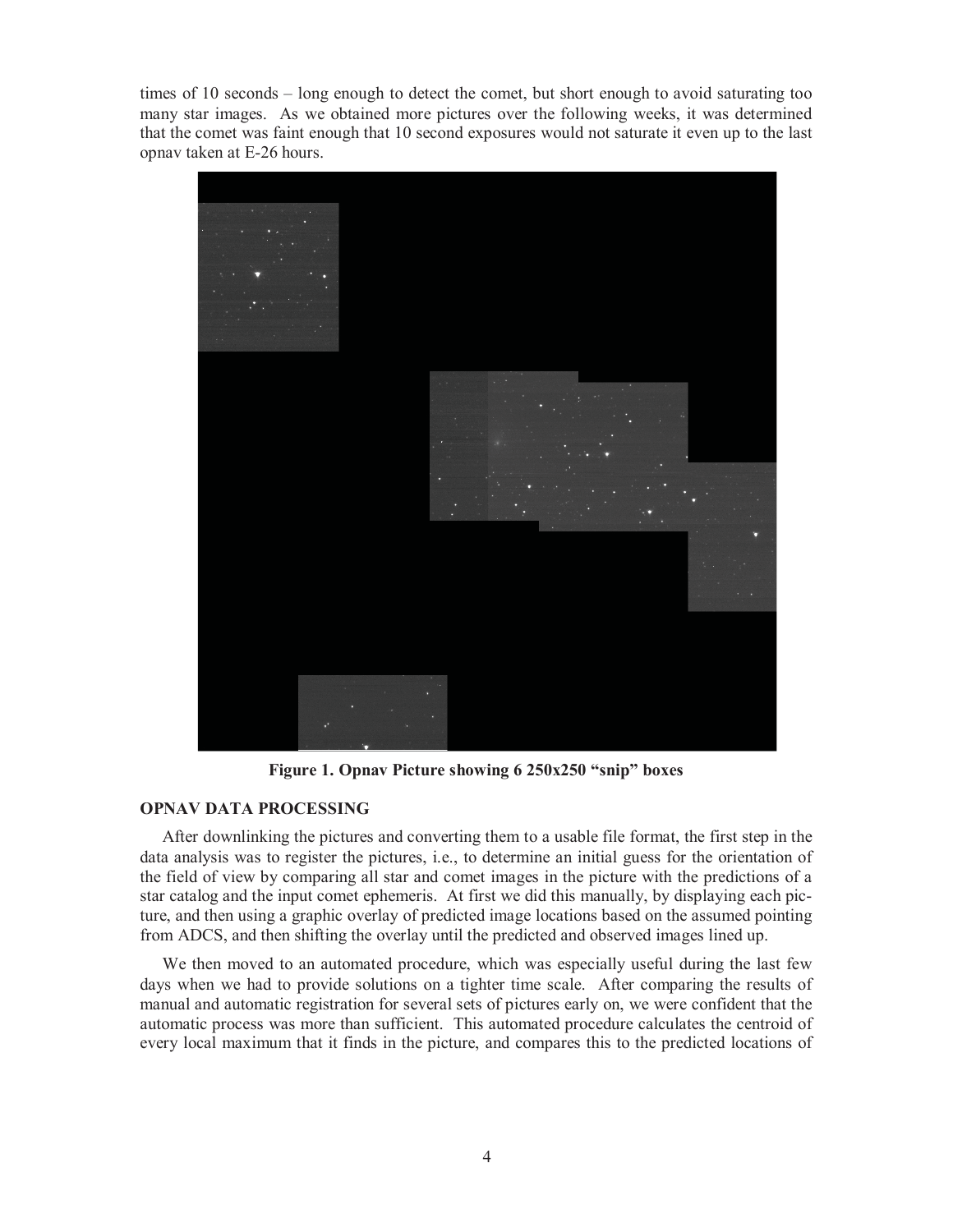the comet and all stars that are expected to be in the FOV. The primary product of this procedure was an updated set of pointing angles for each picture, which was used to update the predicted image locations that were used as a starting point for the image centroiding described next.

### **Comet Centroiding**

Determining the true center of the comet images was a difficult task. While it is easy to determine the center of brightness of the pixels which constituted the comet in each picture, it is not necessarily true that that point represents the 2-dimensional location in the picture of the center of the physical comet nucleus that we are tracking. That nucleus is surrounded by a coma that can vary in strength and shape depending on solar illumination, and the nucleus itself may not be near spherical (as we later found out), so even if we did resolve it clearly the center of mass would not be straight forward to determine. We also knew that we would not be able to resolve the comet nucleus until very late in the mission, after the last opnavs were taken. Figure 2 shows pictures of the comet: one picture of a typical opnav, at about 27 days before encounter when the scale was 271 km per pixel; and one picture of the last approach opnav, taken at about 19 hours before encounter, when the scale was still about 11 km per pixel, or about 5 times the size of the nucleus.



**Figure 2. Opnav images, at E-27 days (left) and E-19.5 hours** 

We had to figure out a way to measure these brightness distributions to determine the most likely location of the center of the nucleus. To do so, we used six centroiding algorithms, and decided to use the one which gave the cleanest post-fit residuals after the final filtering process where we solved for the spacecraft and comet locations. Three of these were simple 2-D moment algorithms, determining the center of brightness in a  $9 \times 9$  box centered on the predicted comet location after subtracting a constant background, limiting the pixels included in the calculation to those with at least 50 %, 75 %, and 99 % of the counts in the maximum pixel, to avoid both noisy background counts and off-nucleus coma. The latter of these methods simply equates to taking the center of the brightest pixel – a very simple but surprisingly acceptable way of determining the centroid in many cases. Four other methods were to use a Gaussian fit to the counts in a box of  $3 \times 3$ ,  $5 \times 5$ ,  $7 \times 7$ , or  $9 \times 9$  pixels centered on the brightest pixel. The final method was to use the center 3 x 3 box, fitting a parabolic function separately to the averaged counts in the sample and line direction, determining the sample and line coordinates of the resultant center.

We found out that the 5 x 5 Gaussian performed best. As shown in Figure 3, we typically obtained post-fit residual to the position of the comet of about 0.1-0.2 pixels in both the sample and line directions. The larger Gaussians gave worse results, being more affected by noise and biased by the coma, as was the case with the moment algorithms. The 99 % moment algorithm was in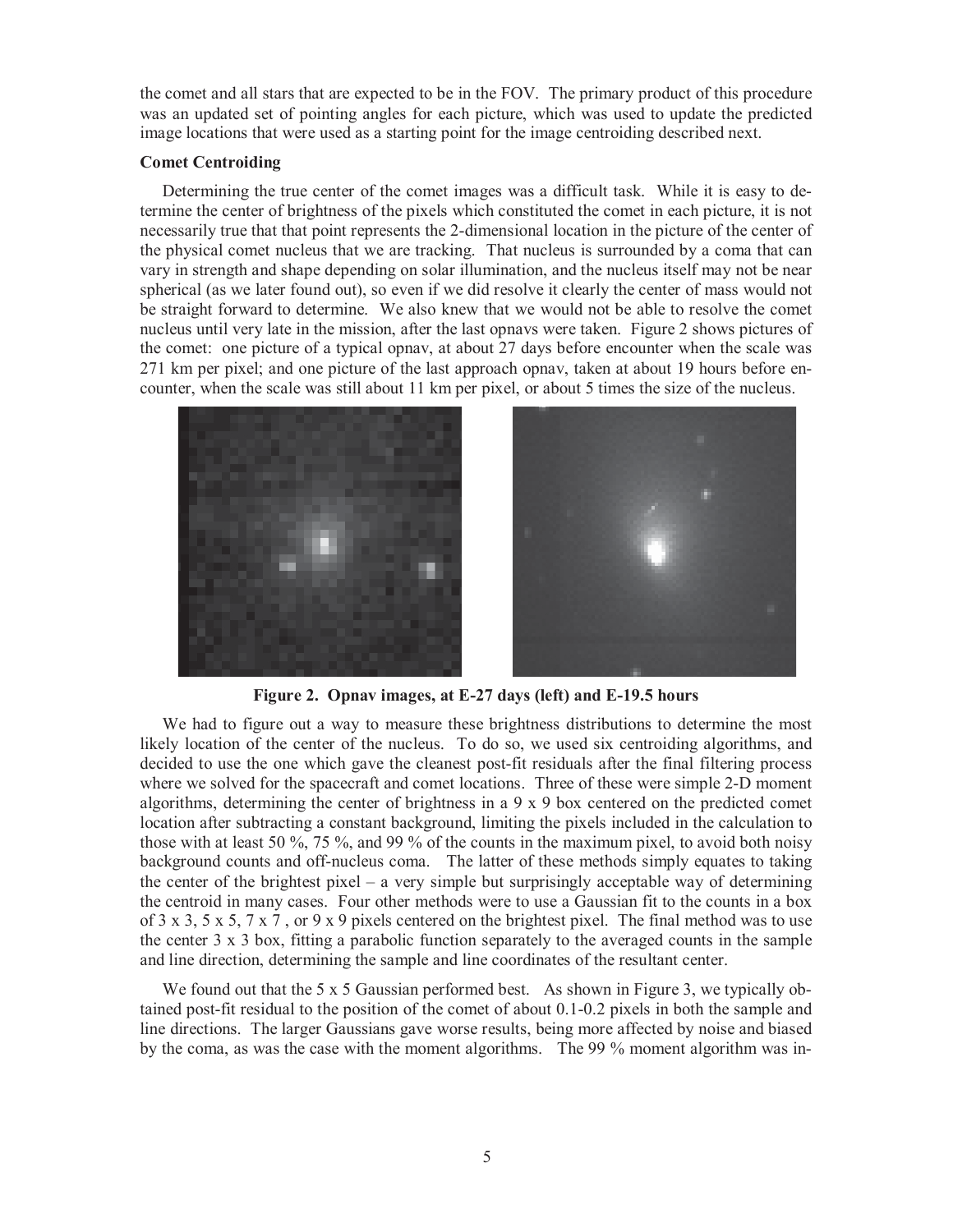herently no more accurate than half a pixel, which made that method even less accurate. The 3 x 3 Gaussian and 3 x 3 marginal distributions provided results that were almost as good as the 5 x 5 Gaussian and would have been good enough to use if necessary.



**Figure 3. Residual plot for 48 opnav observations, from ~OCT-30 12:00 to ~NOV-30 12:00** 

### **Star Centroiding**

Centroiding the star images was much more simple. In all cases, we used a Gaussian fit to an 11 x 11 pixel box centered on the predicted star location, after subtracting a constant background. We used the star at the center of each snip box, as well as any other stars that fell within the snips (including the comet snip) that were bright enough to detect without being saturated. This provided us with dozens of stars in most pictures. Star residuals, after the camera pointing had been updated, were typically less than  $1/20<sup>th</sup>$  of a pixel rms.

### **ENCOUNTER SCIENCE PICTURES AND EPHEMERIS RECONSTRUCTION**

The primary purpose of optical navigation for the EPOXI mission was to calculate the opnav inputs to the orbit determination process, to determine the spacecraft location up to E-26 hours. Autonav then took over and planned the final hours up to encounter.

We did however, perform opnav analysis with pictures past E-26 hours. Although there were no further dedicated opnav pictures, we obtained 142 science pictures, i.e., pictures taken of the comet for scientific analysis, and processed these as opnavs. Forty-nine of these pictures were taken from about half a day before to about half a day after closest approach, and 93 were taken during the departure period, from November 9 to 26.